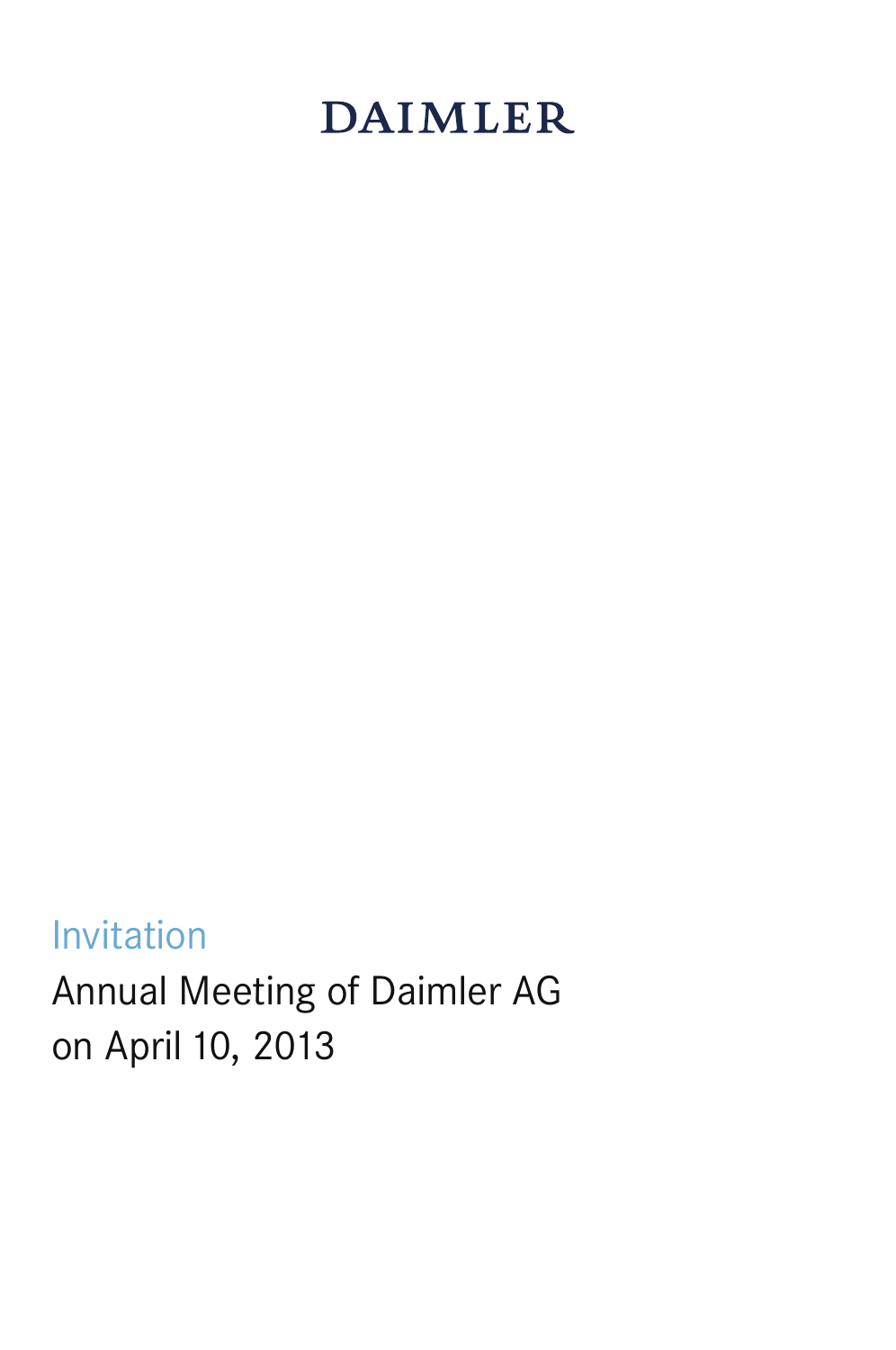## Key Figures

#### **Daimler Group**

|                                                             | 2012           | 2011           | 2010           | 12/11        |
|-------------------------------------------------------------|----------------|----------------|----------------|--------------|
| Amounts in millions of euros                                |                |                |                | % change     |
| Revenue                                                     | 114,297        | 106,540        | 97,761         | $+71$        |
| Western Europe                                              | 39,377         | 39,387         | 38,478         | $-0$         |
| thereof Germany                                             | 19,722         | 19,753         | 19,281         | $-0$         |
| <b>NAFTA</b>                                                | 31,914         | 26,026         | 23,582         | $+23$        |
| thereof United States                                       | 27,233         | 22,222         | 20,216         | $+23$        |
| Asia                                                        | 25,126         | 22,643         | 19,659         | $+11$        |
| thereof China                                               | 10,782         | 11,093         | 9,094          | $-3$         |
| Other markets                                               | 17,880         | 18,484         | 16,042         | -3           |
| Employees (December 31)                                     | 275,087        | 271,370        | 260,100        | $+1$         |
| Investment in property, plant and equipment                 | 4,827          | 4,158          | 3,653          | $+16$        |
| Research and development expenditure<br>thereof capitalized | 5,644<br>1,465 | 5.634<br>1,460 | 4.849<br>1,373 | $+0$<br>$+0$ |
| Free cash flow of the industrial business                   | 1,452          | 989            | 5,432          | $+47$        |
| EBIT                                                        | 8,615          | 8,755          | 7,274          | $-2$         |
| Value added                                                 | 4,185          | 3,726          | 2,773          | $+12$        |
| Net profit                                                  | 6,495          | 6,029          | 4,674          | $+8$         |
| Earnings per share (in $\epsilon$ )                         | 5.71           | 5.32           | 4.28           | $+7$         |
| <b>Total dividend</b>                                       | 2,349          | 2,346          | 1,971          | $+0$         |
| Dividend per share (in $\epsilon$ )                         | 2.20           | 2.20           | 1.85           | $\mathbf 0$  |

1 Adjusted for the effects of currency translation, increase in revenue of 4%.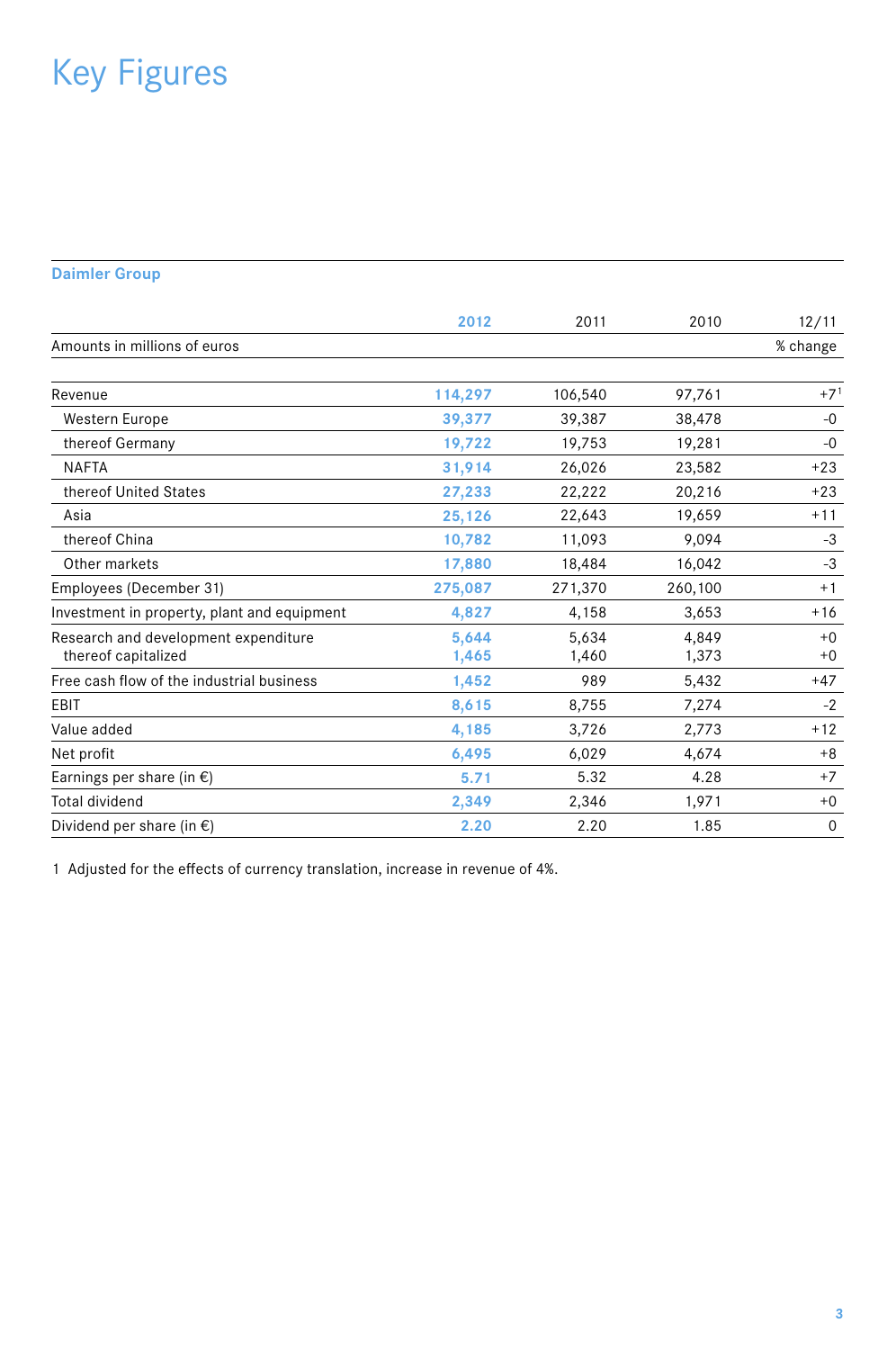### **Contents**

| 1. Presentation of the adopted financial statements of Daimler AG, the approved consolidated<br>financial statements, the combined management report for Daimler AG and the Group with the<br>explanatory reports on the information required pursuant to Section 289, Subsections 4 and 5,<br>Section 315, Subsection 4 of the German Commercial Code (Handelsgesetzbuch), and the report<br>of the Supervisory Board for the financial year 2012 | 5              |  |  |
|----------------------------------------------------------------------------------------------------------------------------------------------------------------------------------------------------------------------------------------------------------------------------------------------------------------------------------------------------------------------------------------------------------------------------------------------------|----------------|--|--|
|                                                                                                                                                                                                                                                                                                                                                                                                                                                    |                |  |  |
| 2. Resolution on the allocation of distributable profit                                                                                                                                                                                                                                                                                                                                                                                            | 5              |  |  |
| 3. Resolution on ratification of Board of Management members' actions in the 2012 financial year                                                                                                                                                                                                                                                                                                                                                   | 5              |  |  |
| 4. Resolution on ratification of Supervisory Board members' actions in the 2012 financial year                                                                                                                                                                                                                                                                                                                                                     | 5              |  |  |
| 5. Resolution on the appointment of auditors for the Company and the Group for the 2013<br>financial year                                                                                                                                                                                                                                                                                                                                          | 5              |  |  |
| 6. Resolution on the election of new members of the Supervisory Board                                                                                                                                                                                                                                                                                                                                                                              | 6              |  |  |
| Total number of shares and voting rights                                                                                                                                                                                                                                                                                                                                                                                                           | $\overline{7}$ |  |  |
| Conditions for attending the Annual Meeting of the Shareholders and for exercising voting rights                                                                                                                                                                                                                                                                                                                                                   | 7              |  |  |
| Details of the e-service for shareholders                                                                                                                                                                                                                                                                                                                                                                                                          | 8              |  |  |
| Absentee voting procedure                                                                                                                                                                                                                                                                                                                                                                                                                          | 8              |  |  |
| Procedure for proxy voting                                                                                                                                                                                                                                                                                                                                                                                                                         | 9              |  |  |
| Note for shareholders entered in the US share register                                                                                                                                                                                                                                                                                                                                                                                             | 11             |  |  |
| Questions, motions, election proposals, requests for information                                                                                                                                                                                                                                                                                                                                                                                   | 12             |  |  |
| Information and documentation for the Annual Meeting                                                                                                                                                                                                                                                                                                                                                                                               | 13             |  |  |
| Internet   Information   Addresses                                                                                                                                                                                                                                                                                                                                                                                                                 | 14             |  |  |
| <b>Financial Calender 2013</b>                                                                                                                                                                                                                                                                                                                                                                                                                     |                |  |  |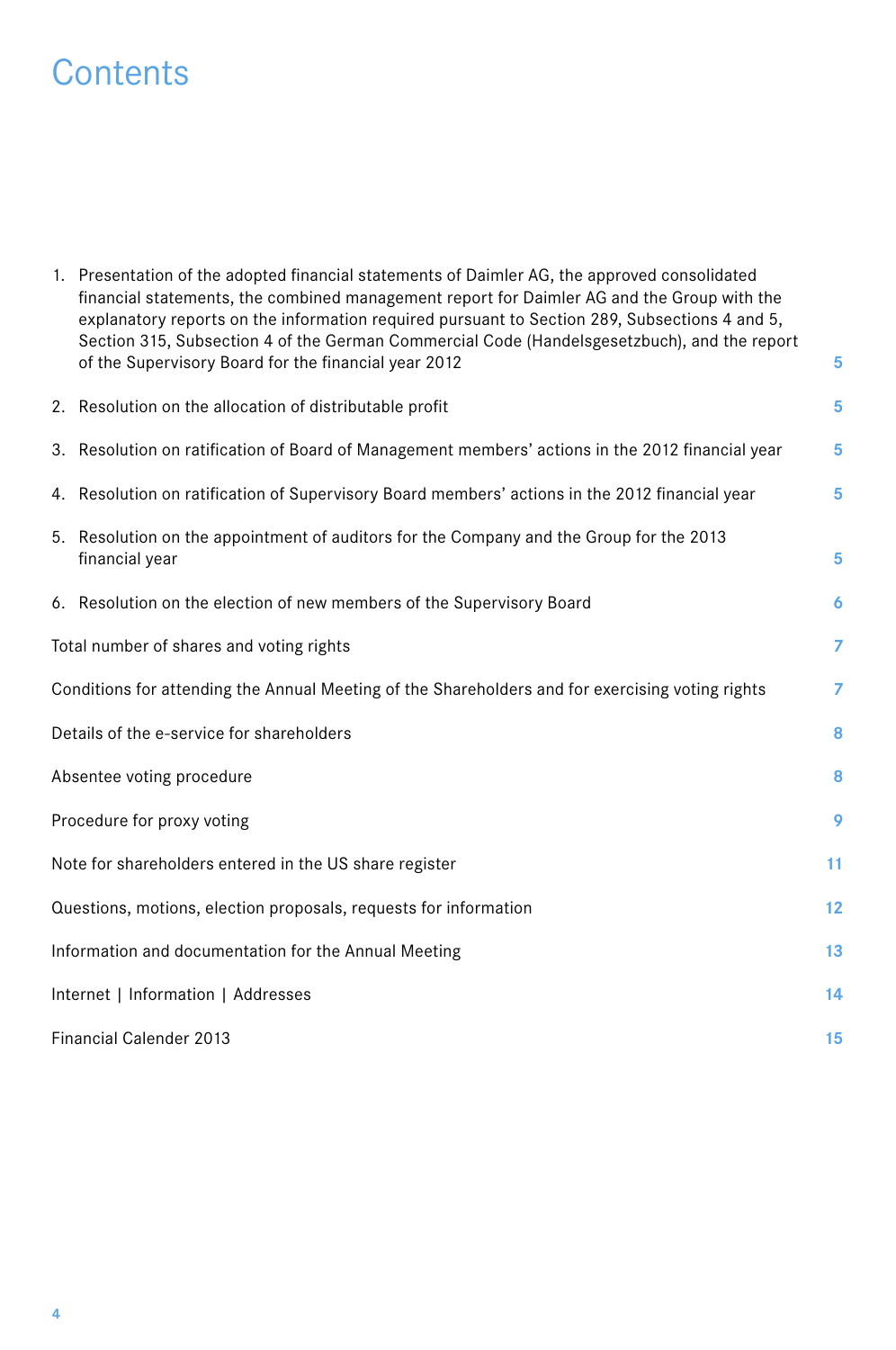#### **Daimler AG, Stuttgart**

We herewith invite our shareholders to attend the Annual Meeting of the Shareholders of Daimler AG on Wednesday, April 10, 2013, at 10:00 a.m., at the Berlin Trade Fair Center (Messe Berlin), Special Entrance, corner of Masurenallee and Messedamm,14055 Berlin, Germany. The convocation and the agenda were published in the German Federal Gazette (Bundesanzeiger) on February 27, 2013.

## Agenda\*

**1. Presentation of the adopted financial statements of Daimler AG, the approved consolidated financial statements, the combined management report for Daimler AG and the Group with the explanatory reports on the information required pursuant to Section 289, Subsections 4 and 5, Section 315, Subsection 4 of the German Commercial Code (Handelsgesetzbuch), and the report of the Supervisory Board for the financial year 2012**

The aforementioned documents are available on the Internet at http://www.daimler.com/ ir/am2013.

#### **2. Resolution on the allocation of distributable profit**

The Board of Management and the Supervisory Board recommend that the distributable profit of €2,737,407,168.84 be allocated as follows:

| Dividend distribution of $E$ 2.20                    |                   |  |  |
|------------------------------------------------------|-------------------|--|--|
| for each no par-value share<br>entitled to dividends | €2,348,673,540.40 |  |  |
| Transfer to retained earnings                        | €388,733,628.44   |  |  |
| Profit carried forward                               |                   |  |  |
| Distributable profit                                 | €2,737,407,168.84 |  |  |

The dividend will be paid out on April 11, 2013.

The total amount for dividend distribution and the amount for the transfer to retained earnings reflect the 1,067,578,882 no par-value shares entitled to dividends for the past financial year 2012 that existed at the time of the proposal of the Board of Management and the Supervisory Board for the appropriation of the distributable profit. Should there be any change in the number of no par-value shares entitled to dividends for the

past financial year 2012 by the time of the adoption of the resolution at the Annual Meeting, the proposal will be submitted to the Annual Meeting that with an unchanged dividend of €2.20 per no-par value share entitled to dividends the portion of the distributable profit not attributable to no-par value shares entitled to dividends shall be transferred to retained earnings.

#### **3. Resolution on ratification of Board of Management members' actions in the 2012 financial year**

The Board of Management and the Supervisory Board recommend that the actions of the Board of Management members who were in office in the financial year 2012 be ratified for that period.

#### **4. Resolution on ratification of Supervisory Board members' actions in the 2012 financial year**

The Board of Management and the Supervisory Board recommend that the actions of the Supervisory Board members who were in office in the financial year 2012 be ratified for that period.

#### **5. Resolution on the appointment of auditors for the Company and the Group for the 2013 financial year**

Based on the recommendations of the Audit Committee, the Supervisory Board recommends that KPMG AG Wirtschaftsprüfungsgesellschaft, Berlin, be appointed as auditors for the audit of the year-end financial statements for the Company and the Group and a review of the interim financial statements for the 2013 financial year.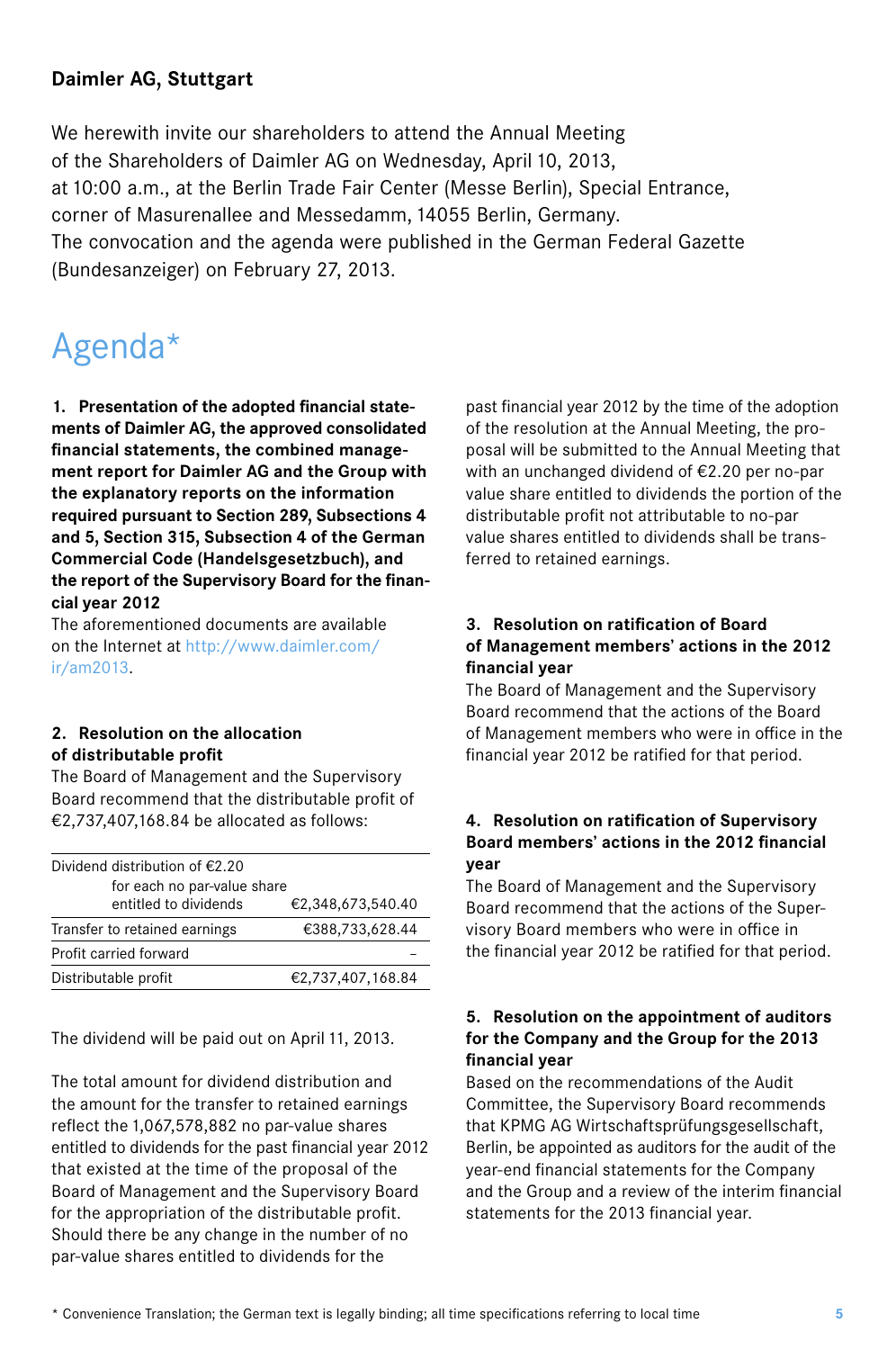#### **6. Resolution on the election of new members of the Supervisory Board**

At the close of the Annual Meeting of the Shareholders on April 10, 2013, the period of office of Ms. Sari Baldauf, Dr. Jürgen Hambrecht and Mr. Lynton R. Wilson ends as members of the Supervisory Board representing the shareholders.

Pursuant to Section 96, Subsection 1 and Section 101, Subsection 1 of the German Stock Corporation Act (Aktiengesetz) and Section 7, Subsection 1, Sentence1, No. 3 of the German Codetermination Act (Mitbestimmungsgesetz), the Supervisory Board is composed of ten members representing the shareholders and ten members representing the employees.

When electing the members of the Supervisory Board representing the shareholders, the Annual Meeting of the Shareholders is not bound by election proposals.

The following election proposals are based on the recommendations of the Nomination Committee of the Supervisory Board. The recommendations have been made in line with the requirements of the German Corporate Governance Code and take into account the targets for its composition specified by the Supervisory Board. The Supervisory Board proposes the election of

Sari Baldauf, former Executive Vice President and General Manager of the Networks Business Group of Nokia Corporation, Helsinki, Finland,

Dr. Jürgen Hambrecht, former Chairman of the Board of Executive Directors of BASF SE, Ludwigshafen

and

Andrea Jung, former Chief Executive Officer of Avon Products, Inc., New York, USA

as members of the Supervisory Board representing the shareholders effective as of the end of this Annual Meeting for the period until the end of the Annual Meeting of Shareholders that passes a resolution on the ratification of the actions of the Boards for the fourth financial year after the beginning of the period of office. The financial year in which the period of office begins is not counted.

The Supervisory Board elections are intended to be carried out by way of individual voting.

Sari Baldauf is a member of the supervisory board to be established pursuant to statutory provisions of the company specified under a) below and holds offices in comparable domestic or foreign controlling bodies of the commercial enterprises specified under b) below:

- a) Deutsche Telekom AG
- b) AkzoNobel N.V., the Netherlands F-Secure Corporation, Finland Fortum OYj, Finland - Chairwoman

Dr. Jürgen Hambrecht is a member of the supervisory boards to be established pursuant to statutory provisions of the companies specified below. He does not hold offices in any comparable domestic or foreign controlling bodies of commercial enterprises.

Deutsche Lufthansa AG Fuchs Petrolub AG – Chairman Berthold Leibinger GmbH, general partner of Trumpf GmbH + Co. KG – Chairman

Andrea Jung is not a member of other supervisory boards to be established pursuant to the statutory provisions. She holds offices which are comparable to memberships in supervisory boards to be established pursuant to statutory provisions in the domestic or foreign controlling bodies of the commercial enterprises specified below:

Apple, Inc., USA General Electric Company, USA

In the appraisal of the Supervisory Board, none of the proposed candidates has personal or business relations subject to disclosure requirements pursuant to Section 5.4.1 of the German Corporate Governance Code with Daimler AG or its group companies, the corporate bodies of Daimler AG, or with a shareholder holding a material interest in Daimler AG.

\*\*\*\*\*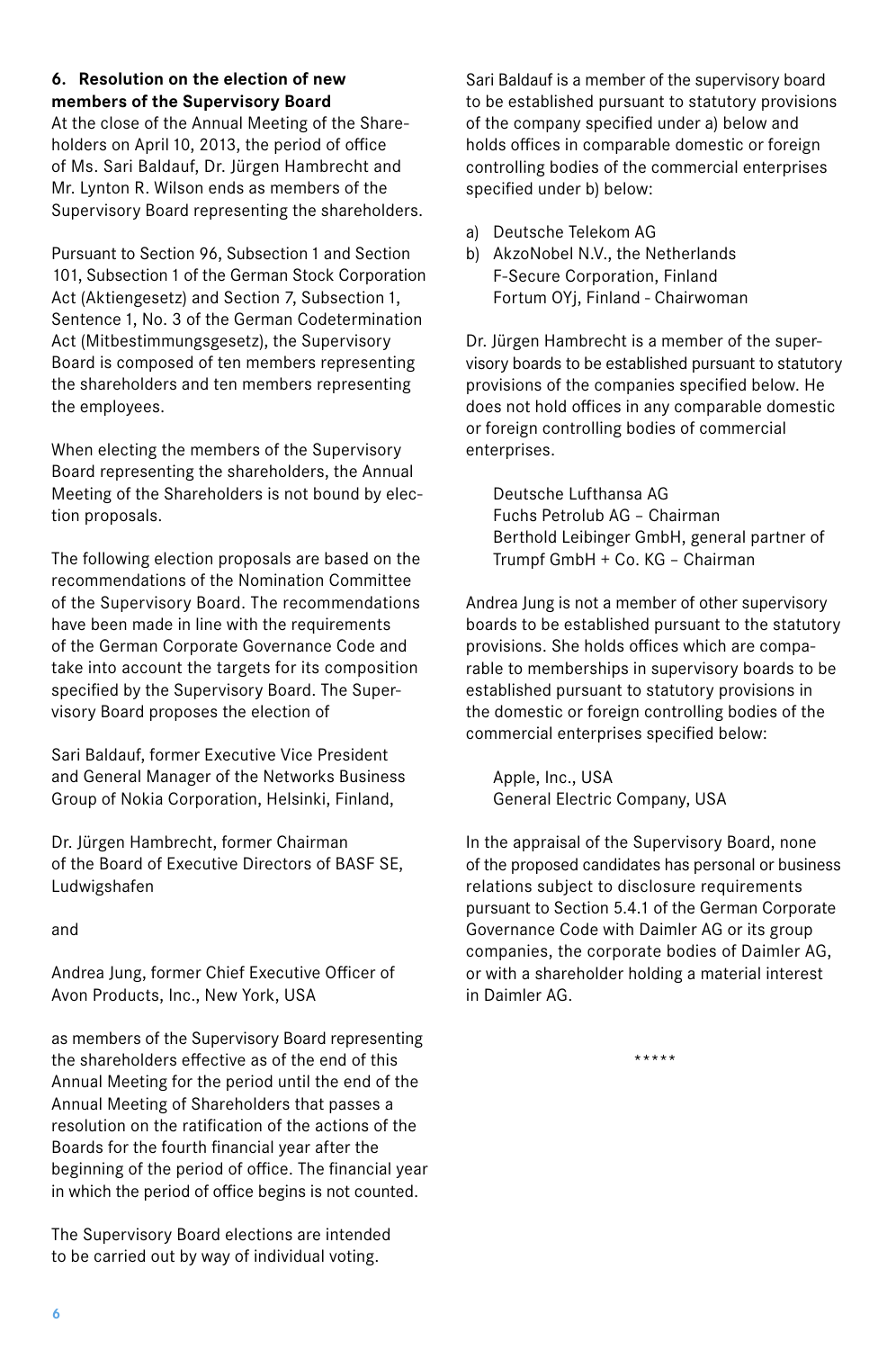#### **Total number of shares and voting rights**

At the time of convening the Annual Meeting of the Shareholders, the Company's share capital is divided into 1,067,646,507 shares, each of which confers one vote to its holder. The Company holds no treasury shares at said time.

\*\*\*\*\*

**Conditions for attending the Annual Meeting of the Shareholders and for exercising voting rights**

Shareholders are entitled to attend the Annual Meeting and to exercise their voting rights if they are listed as shareholders in the Company's share register on the day of the Annual Meeting and have notified the Company of their intention to attend the Annual Meeting so that notification is received by the Company **at the latest by 12:00 p.m. (midnight) on April 5, 2013.** 

Shareholders who are listed as shareholders in the share register can notify the shareholder service of Daimler AG of their intention to attend the Annual Meeting at:

Daimler Aktionärsservice Postfach 1460 61365 Friedrichsdorf, Germany Fax No.: +49 (0)69 2222 34282 E-mail: daimler.service@rsgmbh.com

or as of March 12, 2013 by using the access-protected e-service for shareholders on the Internet at: https://register.daimler.com.

Shares will not be blocked as a result of shareholders notifying their intention to attend the Annual Meeting. Shareholders can dispose of their shares also after giving notification. The number of shares held by each shareholder as entered in the share register on the day of the Annual Meeting is decisive for attending and casting votes. Said number of shares will correspond to the number of shares as at the registration deadline of 12:00 p.m. (midnight) on April 5, 2013, since changes to the share register cannot be made for technical reasons from the end of April 5, 2013 up to the end of the Annual Meeting (registration stop). The technical record date is, therefore, the end of April 5, 2013.

We would ask you to appreciate that due to the large number of expected attendees, based on previous experience, we can generally provide each shareholder with a maximum of two admission tickets for our Annual Meeting.

Only shareholders entitled to attend the Annual Meeting and authorized proxies will receive admission tickets and pads of voting cards. Unlike the notification, however, the admission ticket is not a condition for attending the Annual Meeting; it only simplifies procedures at the entrance desks for granting access to the Annual Meeting.

\*\*\*\*\*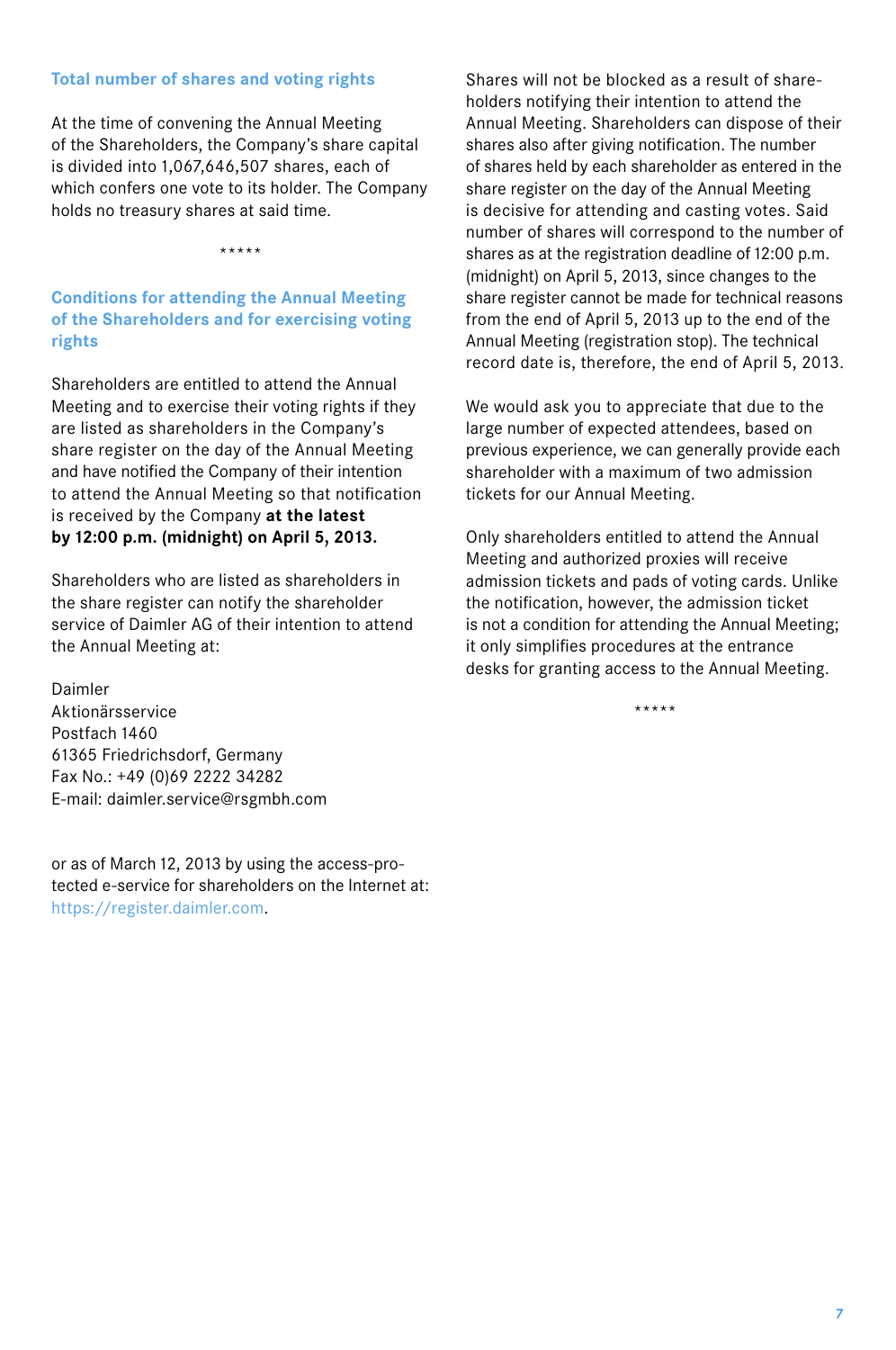#### **Details of the e-service for shareholders**

The convocation of the Annual Meeting on April 10, 2013 is sent by regular mail to all shareholders entered in the share register who have not yet agreed to have it sent by e-mail. The registration data for our e-service for shareholders, i. e., the shareholder's number and the individual access number, can be found on the reverse side of the letter of invitation sent by regular mail. With this data, shareholders using the e-service for shareholders can - as of March 12, 2013 - give notification of their intention to attend the Annual Meeting, order admission tickets, in the context of ordering admission tickets authorize a third party as proxy, or authorize and instruct the voting proxies appointed by the Company, cast their vote by absentee voting without attending the Annual Meeting, and withdraw or amend absentee votes and authorizations and instructions for the Company proxies if such votes are previously cast or authorized via the e-service for shareholders. Once again, shareholders who use the e-service for shareholders will have the possibility to print out their admission tickets themselves.

Shareholders who have agreed to have the Annual Meeting documentation sent by e-mail will receive the e-mail with the convocation as an attached pdf file, as well as a link to the e-service for shareholders, at the e-mail address they have specified.

Users of the e-service for shareholders who have already registered for the service can use their self-issued User ID and password.

Please note that requests to speak, questions, motions and election proposals by shareholders for the Annual Meeting cannot be accepted/submitted, nor objections to resolutions passed at the Annual Meeting lodged, via the e-service for shareholders.

\*\*\*\*\*

#### **Absentee voting procedure**

Shareholders who are listed as shareholders in the share register on the day of the Annual Meeting can cast absentee votes without attending the Annual Meeting. Timely notification by the shareholder of its intention to attend the Annual Meeting is indispensable also for this way of voting.

Absentee votes can be sent to the Company in writing or via electronic media ("Textform") at the address, fax number or e-mail address stated above in the section headed "Conditions for attending the Annual Meeting of the Shareholders and for exercising voting rights" for the notification of the intention to attend the Annual Meeting by12:00 p.m. (midnight) on April 5, 2013 (receipt); absentee votes timely received in such a manner can also be withdrawn or amended in advance of the Annual Meeting using these communication channels when received by the Company by 12:00 p.m. (midnight) on April 9, 2013.

Absentee votes can also be cast via the e-service for shareholders. Shareholders who timely notify the Company via the e-service for shareholders of their intention to attend the Annual Meeting may cast, withdraw or amend their absentee votes by this method until shortly before the start of voting on the day of the Annual Meeting, in any case until 12:00 a.m. (noon).

Shareholders not using the e-service for shareholders to cast their absentee votes are requested to use the reply form enclosed with the letter of invitation.

Personal attendance in the Annual Meeting by a shareholder or a proxy will automatically be deemed a withdrawal of any absentee votes previously cast.

Absentee votes on item 2 of the Agenda shall also count in the voting on the adjusted proposal for the appropriation of profits as a result of a change in the number of no par-value shares entitled to dividends for the preceding fiscal year 2012. If an individual vote is taken on an Agenda item, a vote on this item in its entirety will count as a corresponding vote on each point of the individual vote.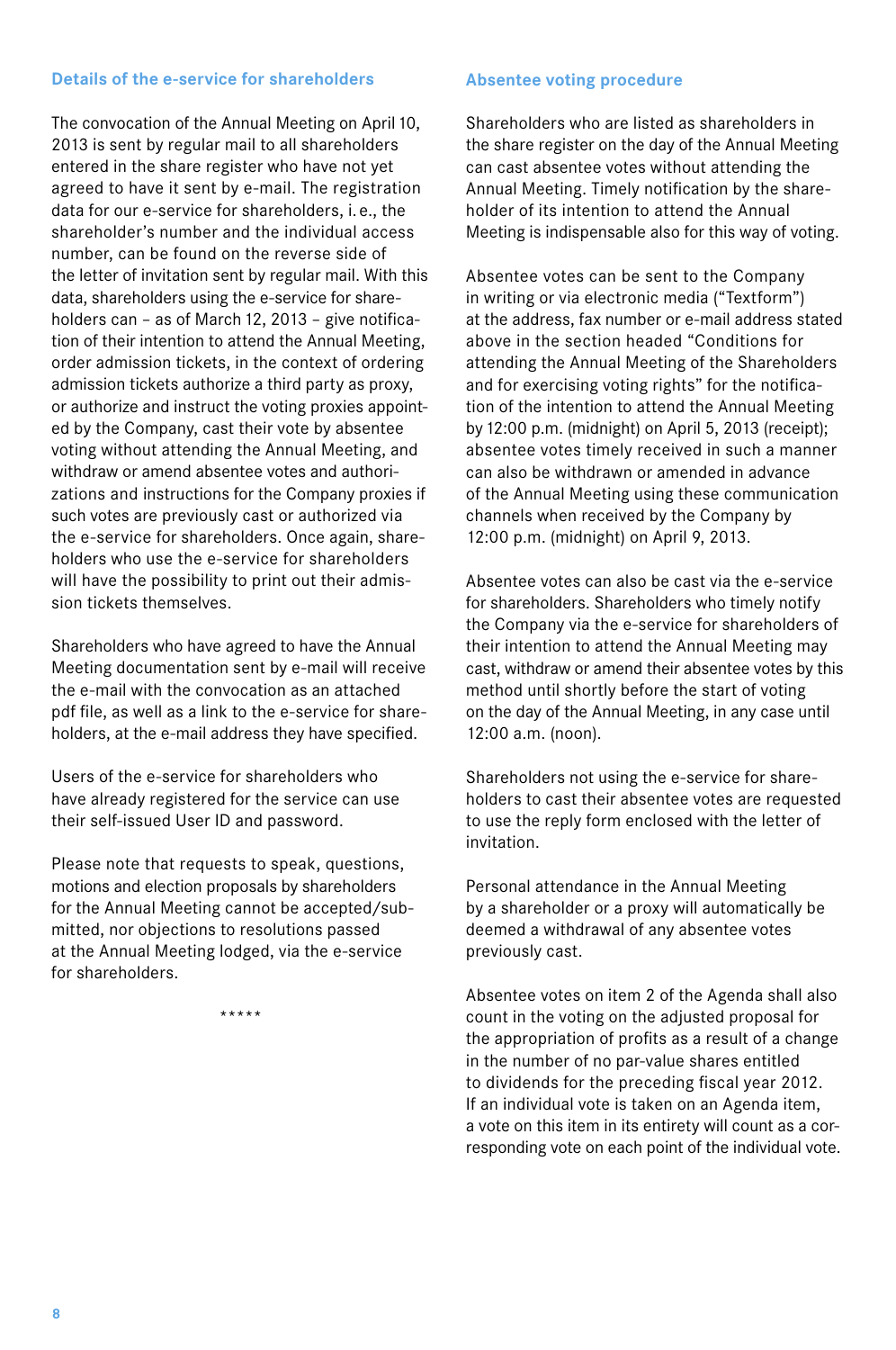Please note that it is not possible – even via the e-service for shareholders – to cast absentee votes for votes, if any, which are taken on countermotions or election proposals that are only announced in the Annual Meeting or on any other motions, including procedural motions, that were not communicated in advance of the Annual Meeting. Nor can requests to speak, questions, motions or election proposals be accepted or submitted, or objections lodged against resolutions, by absentee voting in advance of or during the Annual Meeting.

Authorized banks, shareholders' associations and equivalent persons or institutions as defined by Section 135, Subsections 8 and 10 of the German Stock Corporation Act (Aktiengesetz) may also vote by absentee voting.

\*\*\*\*\*

#### **Procedure for proxy voting**

Shareholders listed in the share register on the day of the Annual Meeting also have the option of voting by proxy, for example by a bank or a shareholders' association or the voting proxies appointed by the Company. In this case, too, timely notification of their intention to attend the Annual Meeting is to be ensured by the shareholder or a proxy.

If a shareholder authorizes more than one proxy, the Company may reject one or more of those proxies.

#### **Proxies**

**If neither a bank** nor a shareholders' association nor another equivalent person or institution as defined by Section 135, Subsections 8 and 10 of the German Stock Corporation Act (Aktiengesetz) is authorized as a proxy, the proxy authorization and any revocation of such authorization are to be communicated either (i) in writing or via electronic media ("Textform") to the address, fax number or e-mail address stated above in the section "Conditions for attending the Annual Meeting of the Shareholders and for exercising voting rights" for the notification of the intention to attend the Annual Meeting, or (ii) in writing or via electronic media ("Textform") to the proxy. In the latter case, the Company must be furnished with proof in writing or via electronic media ("Textform").

The proof of proxy authorization or any revocation of proxy authorization vis-à-vis the Company can be communicated to the Company at the address, fax number or e-mail address specified above in the section "Conditions for attending the Annual Meeting of the Shareholders and for exercising voting rights" for the notification of the intention to attend the Annual Meeting. On the day of the Annual Meeting, the proof can also be provided at the entrance and exit desks.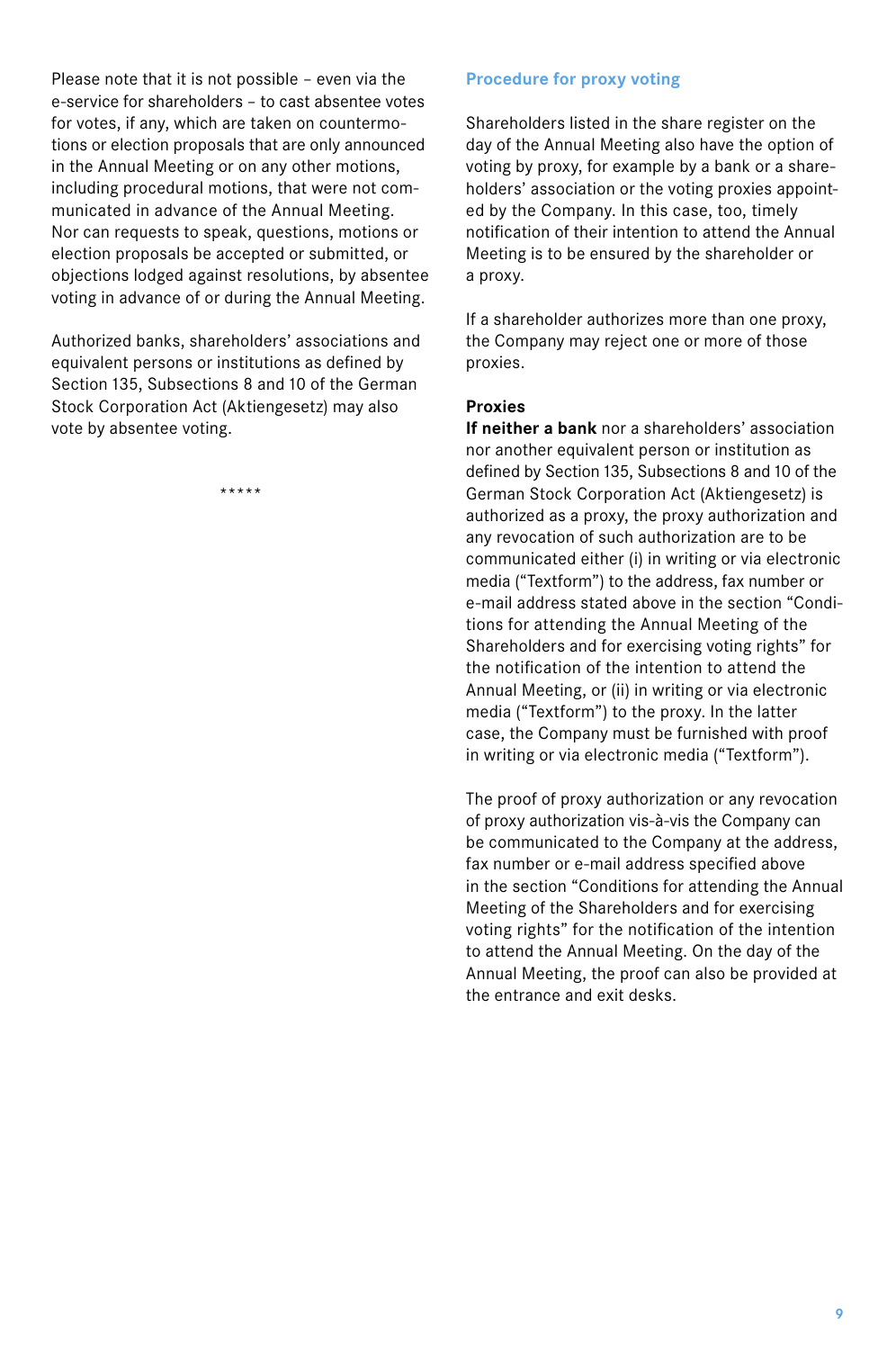The reply form enclosed with the letter of invitation can also be used for authorizing a proxy and providing proof thereof.

Proxy authorization can also be granted in the context of ordering admission tickets via the e-service for shareholders, provided that the shareholder has timely notified the Company of its intention to attend the Annual Meeting via the e-service for shareholders. Proxy authorizations can then be granted by this same method until shortly before the start of voting on the day of the Annual Meeting, in any case until 12:00 a.m. (noon). Proxy authorizations granted via the e-service for shareholders can also be revoked by the same method until shortly before the start of voting on the day of the Annual Meeting, in any case until 12:00 a.m. (noon).

Personal attendance by a shareholder will automatically be deemed a revocation of proxy authorization previously granted to a third party.

The proxy authorization cards included in the pads of voting cards can also be used for granting proxy authorization at the Annual Meeting to other shareholders or shareholder representatives attending the Annual Meeting, or the voting proxies appointed by the Company.

Statutory provisions, in particular Section 135 of the German Stock Corporation Act (Aktiengesetz), apply to the authorization and revocation of proxy authorizations of **banks, shareholders' associations** or equivalent persons or institutions as defined by Section 135, Subsections 8 and 10 of the German Stock Corporation Act (Aktiengesetz), as well as to the proof of such authorization or revocation. Please also observe any relevant regulations of the banks, shareholders' associations or other equivalent persons or institutions.

If persons or institutions mentioned in the preceding paragraph are listed in the share register, they can exercise the voting rights for shares they do not own only if they are authorized to do so by the actual beneficial owner of the shares.

#### **Voting by official Company proxies**

Shareholders have the possibility to authorize proxies appointed by the Company to vote in accordance with their instructions at the Annual Meeting. The authorization of proxies, the issuing of voting instructions and any amendments of such, the revocation of proxy authorization must be effected in writing or via electronic media ("Textform"); they may be made by the following methods only:

They can be sent to the Company at the address, fax number or e-mail address specified above in the section headed "Conditions for attending the Annual Meeting of the Shareholders and for exercising voting rights" for the notification of the intention to attend the Annual Meeting by12:00 p.m. (midnight) on April 5, 2013 (receipt) at the latest; proxy authorizations and voting instructions timely received that way can also be withdrawn or amended in advance of the Annual Meeting using these same methods when received by the Company by12:00 p.m. (midnight) on April 9, 2013.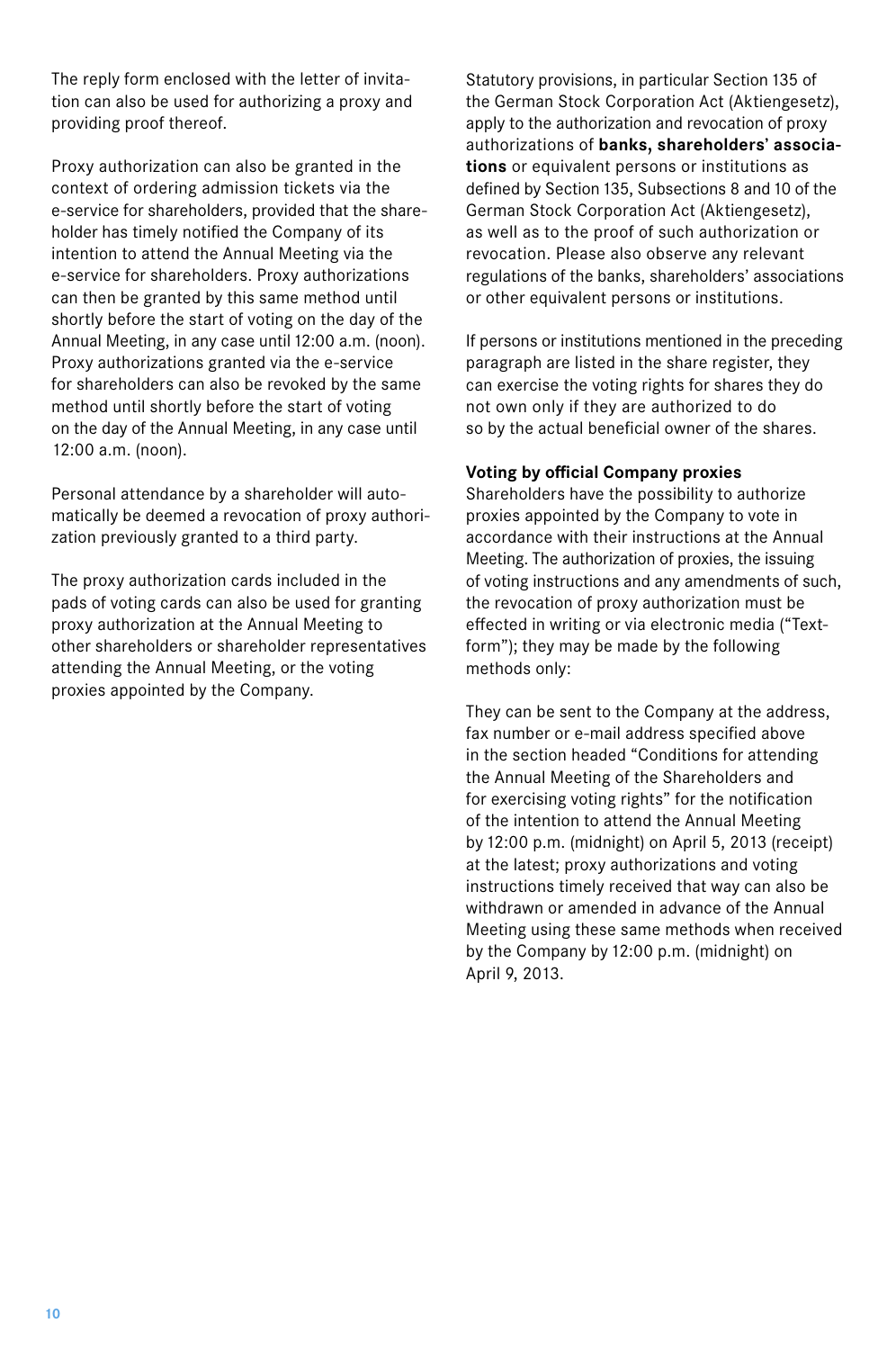Proxy authorizations and voting instructions to Company proxies can also be issued via the e-service for shareholders. Shareholders who timely notify the Company via the e-service for shareholders of their intention to attend the Annual Meeting can issue, revoke or amend proxy authorizations and voting instructions to Company proxies by the same method until shortly before the start of voting on the day of the Annual Meeting, in any case until 12:00 a.m. (noon).

Shareholders not using the e-service for shareholders to grant proxy authorizations and issue voting instructions are requested to use the reply form enclosed with the letter of invitation.

On the day of the Annual Meeting, proxy authorization and voting instructions for the Company proxies as well as amendments thereto or revocation thereof can be effected in writing or via electronic media ("Textform") also at the entrance and exit desks at the Annual Meeting.

Personal attendance by a shareholder or an authorized proxy at the Annual Meeting will automatically be deemed a revocation of proxy authorization previously granted to the Company's voting proxies.

The Company's voting proxies will exercise shareholders' voting rights in accordance with their instructions; even when appointed as proxies, they may only exercise voting rights if express instructions have been given on each item of the Agenda and/or on any countermotions and election proposals made accessible before the Annual Meeting.

Even when authorized, the Company's voting proxies may not vote on any countermotions or election proposals that are only announced in the Annual Meeting or on any other motions not communicated in advance of the Annual Meeting. Neither in advance of nor during the Annual Meeting may they take receipt of any instructions relating to procedural motions, requests to speak, asking questions or bringing forward motions or election proposals, or the lodging of objections against resolutions by the Annual Meeting.

Instruction to the Company's voting proxies on item 2 of the Agenda will also apply in the voting of the adjusted proposal for the appropriation of profits as a result of a change in the number of no par-value shares entitled to dividends for the preceding fiscal year 2012. If an individual vote is taken on an item on the Agenda, an instruction on this item in its entirety will be deemed instruction on each point of the individual vote.

\*\*\*\*\*

#### **Note for shareholders entered in the US share register**

Shareholders entered in the US share register can also notify the Company of their intention to attend the Annual Meeting and obtain further information from

Daimler AG c/o American Stock Transfer & Trust Company,  $\overline{L}$ 620115th Avenue Brooklyn, NY11219 Attn. Isaac Kagan Fax No. (001) 718-765-8792.

\*\*\*\*\*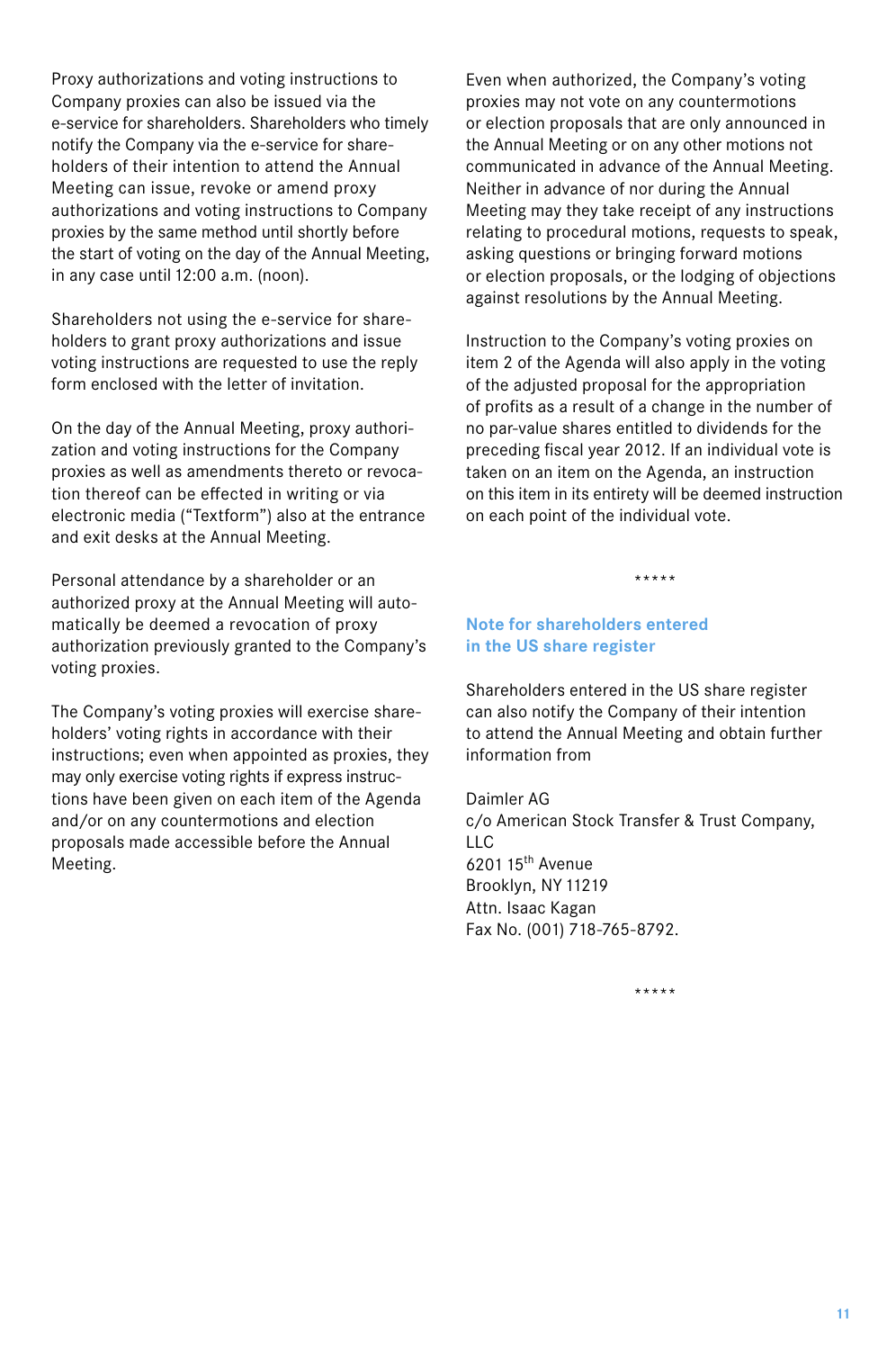#### **Questions, motions, election proposals, requests for information**

**Details of shareholders' rights pursuant to Section122, Subsection 2, Section126, Subsection1, Section127 and Section131, Subsection1 of the German Stock Corporation Act (Aktiengesetz)**

#### **Requests for additions to the Agenda pursuant to Section122, Subsection 2 of the German Stock Corporation Act (Aktiengesetz)**

Shareholders whose combined shareholdings add up to the proportionate amount of €500,000 of the share capital (equivalent to174,216 shares) can request that items be placed on the Agenda and announced as such. Each new item must be accompanied by a reason or a proposed resolution. Such requests are to be addressed in writing to the Board of Management of Daimler AG and must be received by the Company at least 30 days before the Annual Meeting, i.e., at the latest by 12:00 p.m. (midnight) on March 10, 2013. Please send such requests to the following address:

Daimler AG The Board of Management Attn. Dr. Felix Herbold Mercedesstr.137 70327 Stuttgart Germany

Pursuant to Section 122, Subsection 2 and Subsection 1 in conjunction with Section 142, Subsection 2, Sentence 2 of the German Stock Corporation Act (Aktiengesetz), shareholders making such requests must prove that they have held the required number of shares since at least 00:00 a.m. on January 10, 2013.

If not previously announced when the Annual Meeting was convened, additions to the Agenda that are required to be announced are published in the Federal Gazette (Bundesanzeiger) without delay upon receipt of the corresponding request. They are also published on the Internet at http://www.daimler.com/ir/am2013 and are communicated to shareholders entered in the share register.

#### **Countermotions and election proposals,**  Section 126, Subsection 1 and Section 127 of the **German Stock Corporation Act (Aktiengesetz)**

Moreover, shareholders of the Company can submit countermotions to proposals of the Board of Management and/or Supervisory Board concerning certain items of the Agenda and can submit election proposals. Countermotions must be accompanied by a reason. Countermotions, election proposals and other inquiries from shareholders regarding the Annual Meeting are to be sent exclusively to:

Daimler AG Investor Relations HPC 096 – 0324 70546 Stuttgart Germany (fax number +49 (0)711/17-94075)

or by e-mail to: investor.relations@daimler.com.

Any countermotions and/or elections proposals that are otherwise addressed need not to be made accessible.

Countermotions and election proposals as well as the reason for countermotions need not to be made accessible either in the cases stipulated in Section 126 Subsection 2 German Stock Corporation Act (Aktiengesetz).

An election proposal also does not need to be made accessible if it does not contain the proposed persons' name, current profession and place of residence and, in the case of proposals for the election of Supervisory Board members, details of the proposed candidate's memberships in other statutory supervisory boards as defined by Section 125, Subsection 1, Sentence 5 of the German Stock Corporation Act (Aktiengesetz).

We will publish countermotions and election proposals from shareholders that are required to be made accessible, including the shareholders' names and reasons that are to be made accessible, upon receipt, on the Internet at

http://www.daimler.com/ir/am2013/motions.

Countermotions and election proposals relating to the items of the Agenda that are to be made accessible and are received at the addresses stated in the first paragraph of this section ("Countermotions and election proposals, Section 126, Subsection 1 and Section 127 of the German Stock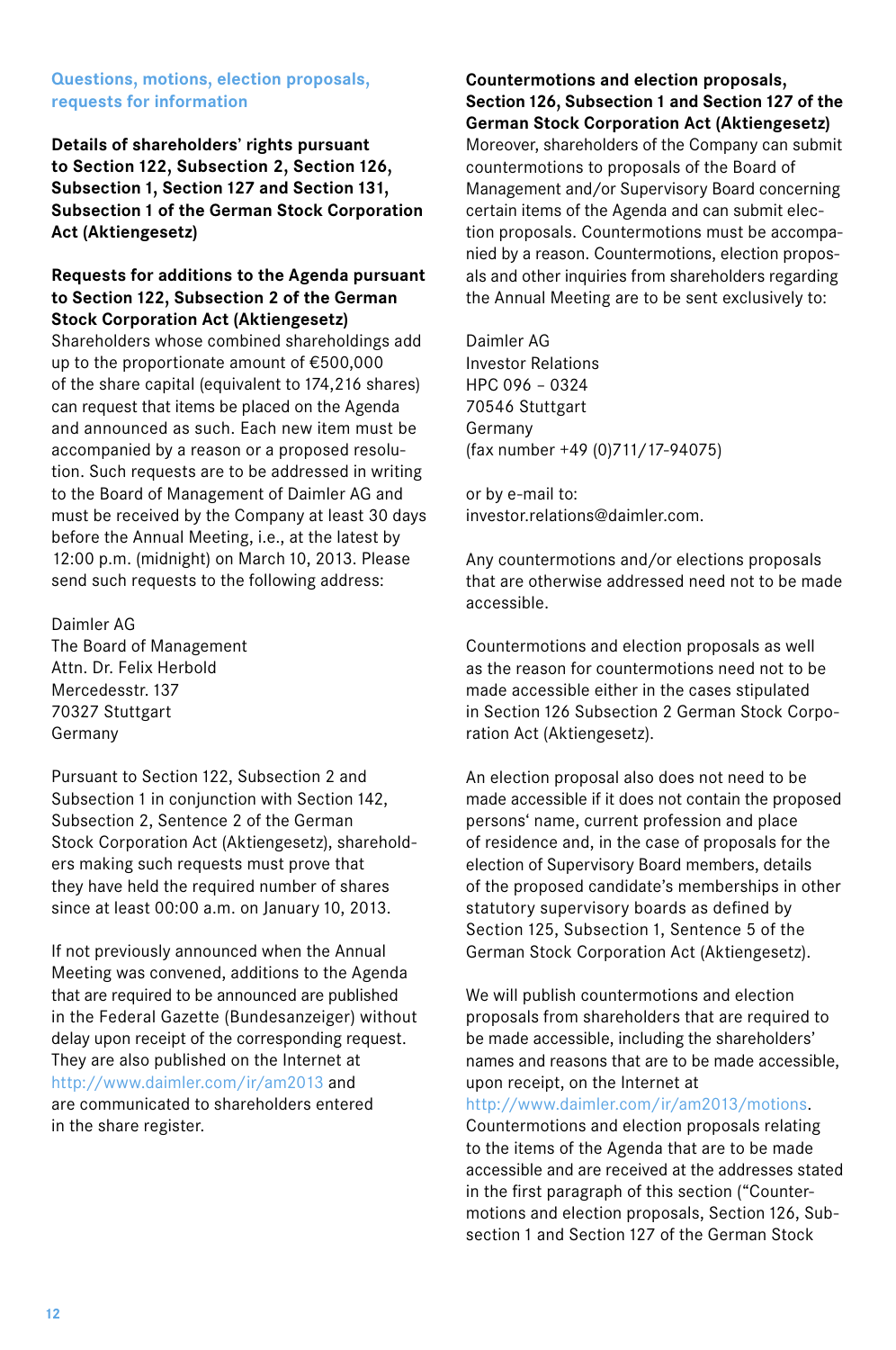Corporation Act (Aktiengesetz)") at least14 days before the Annual Meeting, i.e., by 12:00 p.m. (midnight) on March 26, 2013, will be taken into consideration. Any statements of position by the Management will also be published at the same Internet address.

#### **Right of information pursuant to Section131, Subsection1 of the German Stock Corporation Act (Aktiengesetz)**

Upon request, at the Annual Meeting each shareholder is to be given information by the Board of Management concerning the affairs of the Company and the legal and business relations of the Company with its subsidiaries, as well as on the situation of the Group and the companies included in the consolidated financial statements, provided that such information is necessary to enable a proper appraisal of subject matter included in the Agenda to be made.

#### **Explanation of shareholders' rights**

Explanations regarding shareholders' rights pursuant to Section 122, Subsection 2, Section 126, Subsection 1, Section 127 and Section 131, Subsection 1 of the German Stock Corporation Act (Aktiengesetz) can also be found on the Internet at http://www.daimler.com/ir/am2013.

\*\*\*\*\*

#### **Information and documentation for the Annual Meeting**

Information and documentation pursuant to Section 124 a of the German Stock Corporation Act (Aktiengesetz), including the convocation of the Annual Meeting and the Annual Report 2012, shareholder motions to be made accessible and further information about the Annual Meeting and on the persons proposed for election as members of the Supervisory Board under Agenda item 6 is available on the Internet at http://www.daimler.com/ ir/am2013. All information that is required to be made accessible to the Annual Meeting by law is available for inspection at the Annual Meeting.

#### **Internet Broadcast of the Annual Meeting**

Shareholders who are unable to attend the Annual Meeting in person can follow the introductory statement of the Chairman of the Supervisory Board and the speech of the Chairman of the Board of Management on the Internet at http://www.daimler.com/ir/am2013. Further information about the Annual Meeting and the subsequent voting results can also be accessed at the same Internet address.

The convocation of the Annual Meeting is published in the Federal Gazette (Bundesanzeiger) of February 27, 2013.

Stuttgart, February 2013

Daimler AG The Board of Management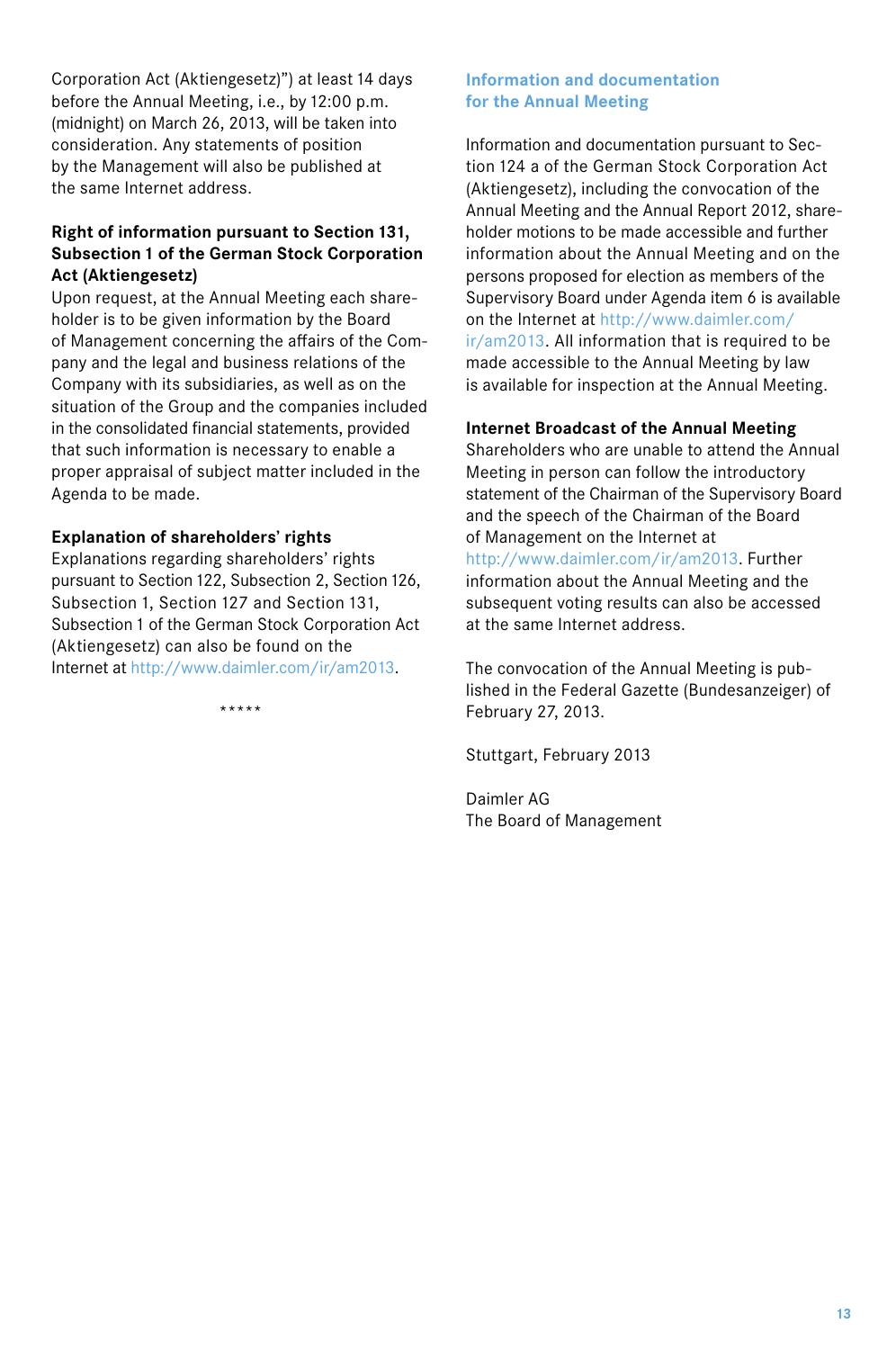## Internet | Information | Addresses

**Information on the Internet.** Special information on our shares and earnings development can be found in the "Investor Relations" section of our website (www.daimler.com). It includes the Group's annual and interim reports and the company financial statements of Daimler AG. You can also find topical reports, presentations, an overview of various key figures, information on our share price and other services.

#### www.daimler.com/investors

#### **Publications for our shareholders:**

- Annual Report (German, English)
- Interim Reports for the1st, 2nd and 3rd quarters (German, English)
- Sustainability Report (German, English)
- Brochure: The Road to Emission-free Mobility (German, English)
- Brochure: The Vision of Accident-free Driving (German, English)
- Brochure: Company Profile 2013 (German, English)

#### www.daimler.com/ir/reports www.daimler.com/downloads/en

The company financial statements of Daimler AG were prepared in accordance with German accounting principles; the consolidated financial statements and the combined management report for Daimler AG and the Daimler Group were prepared in accordance with the International Financial Reporting Standards (IFRS). Both sets of financial statements and the management report were audited by KPMG AG Wirtschaftsprüfungsgesellschaft and an unqualified audit opinion was issued thereon.

The aforementioned publications can be requested from: Daimler AG, Investor Relations, HPC 0324, 70546 Stuttgart, Germany. Phone +49 711 17 92262 Fax +49 71117 92287 order.print@daimler.com

#### **Daimler AG**

70546 Stuttgart Phone +49 711 17 0 Fax +49 711 17 22244 www.daimler.com www.daimler.mobi

#### **Investor Relations**

Phone +49 711 17 95277 +49 71117 92261 +49 71117 95256 Fax +49 71117 94075 ir.dai@daimler.com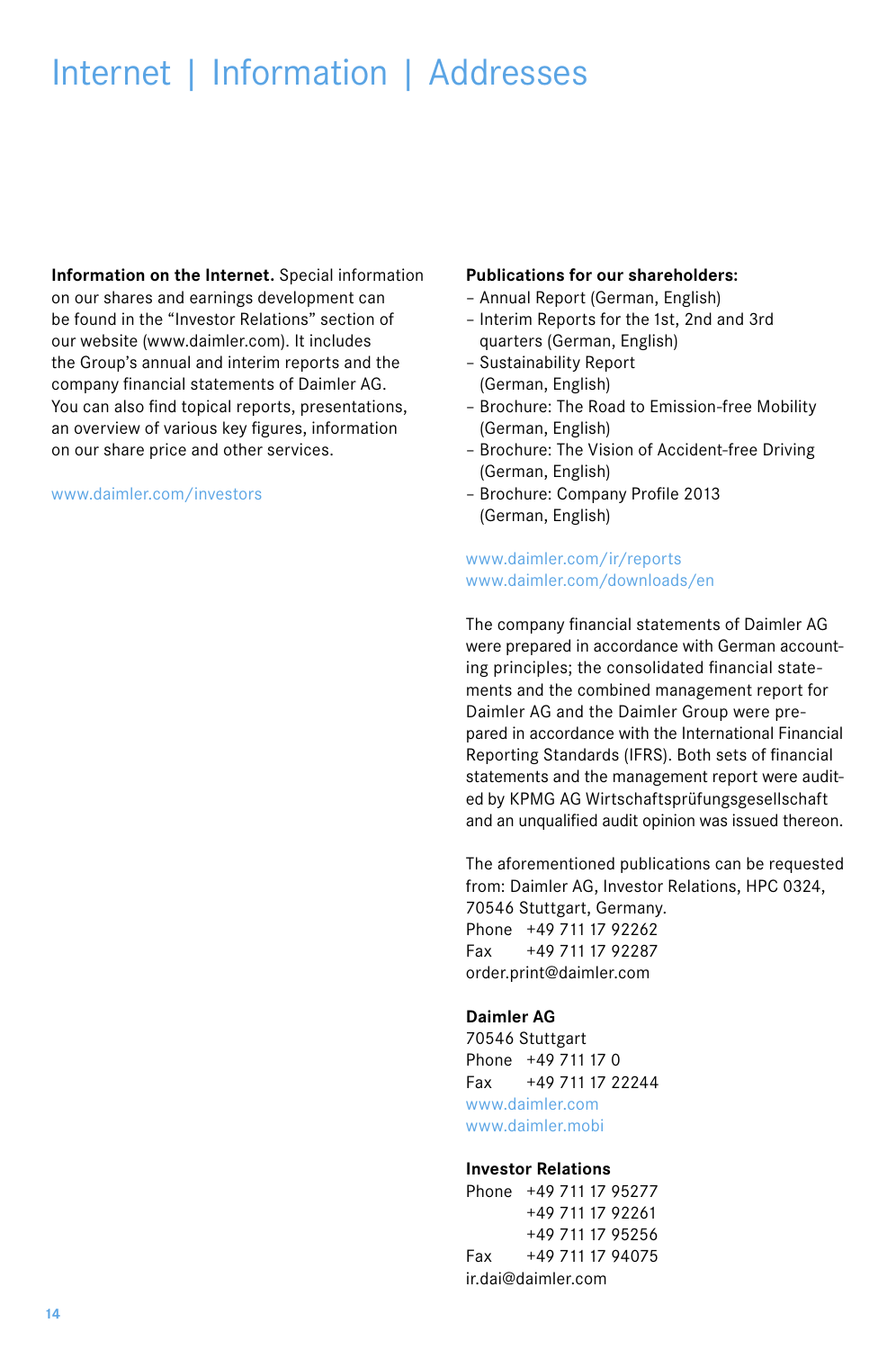## Financial Calendar 2013

**Annual Press Conference** February 7, 2013

**Analysts' and Investors' Conference Call** February 7, 2013

**Presentation of the Annual Report 2012** February 25, 2013

**Annual Meeting** April 10, 2013 10:00 a.m. CEST | 4:00 a.m. EST Messe Berlin

**Interim Report Q1 2013** April 24, 2013

**Interim Report Q2 2013** July 24, 2013

**Interim Report Q3 2013** October 24, 2013

As we cannot rule out changes of dates, we recommend checking them on the Internet at www.daimer.com/ir/calendar.